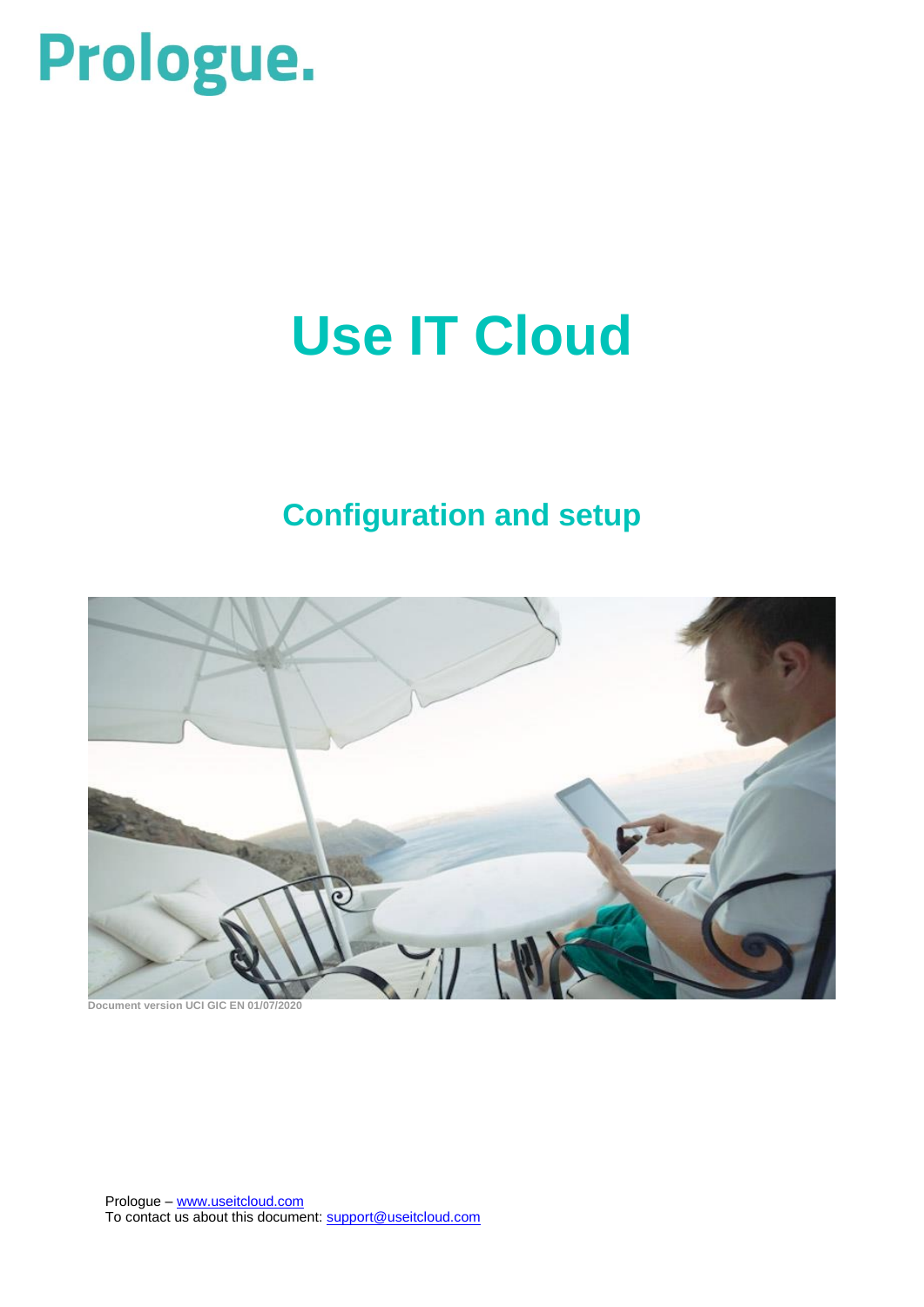# Summary

| 1.                                      |  |
|-----------------------------------------|--|
| 1.1                                     |  |
| 1.2                                     |  |
| 2.                                      |  |
| 3.                                      |  |
| 4.                                      |  |
| 4.1                                     |  |
| 4.2                                     |  |
| 5.                                      |  |
| 6.                                      |  |
| 6.1                                     |  |
| 6.2                                     |  |
| 6.3                                     |  |
| 6.4<br>6.4.1<br>6.4.2<br>6.4.3<br>6.4.4 |  |
| 6.5                                     |  |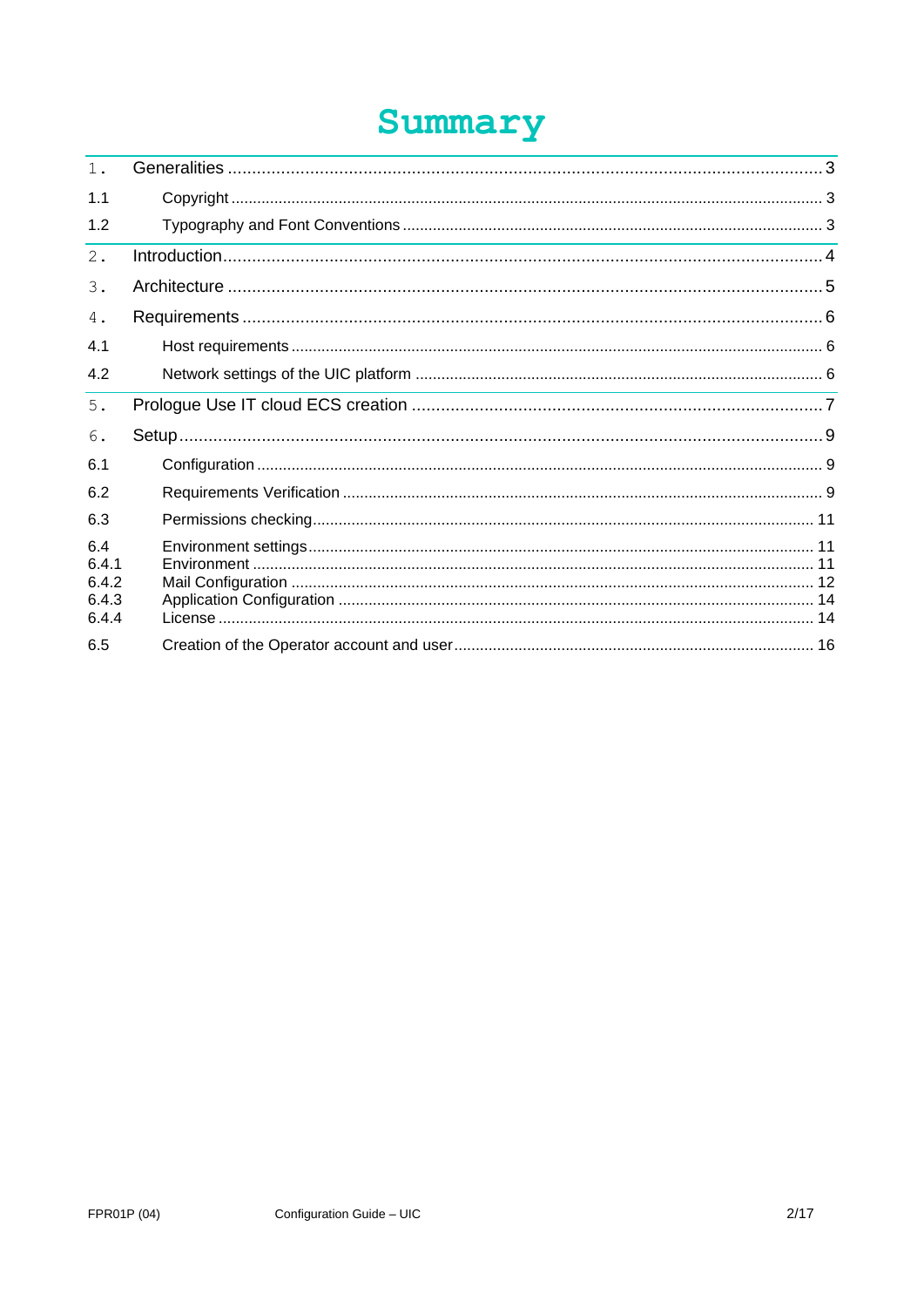## **1. Generalities**

## *1.1 Copyright*

All rights reserved. No part of this guide may be reproduced, stored in a retrieval system or transmitted in any form or by any means whatsoever, without the prior written permission of the publisher, except for quoting short extracts in articles or reviews.

All trademarks mentioned throughout this guide are the property of their respective authors.

During the preparation of this document, the authors and the publisher have paid particular attention to the accuracy of its content. However the information is provided without warranty of any kind, either expressed or implied.

The authors, resellers and distributors can't be held responsible for any damage caused or alleged to be caused directly or indirectly by this document.

The information contained in this document is subject to change without notice. Unless otherwise noted, the companies, names and data used in examples herein are fictitious.

Before starting the installation of the product, make sure to read the configuration instructions, advice and all other information included in this guide.

## *1.2 Typography and Font Conventions*

The following conventions are used in this documentation:

| boldface             | Labels, fields and dialog boxes.<br>Key names.<br>Controls and buttons to use.                                                               |
|----------------------|----------------------------------------------------------------------------------------------------------------------------------------------|
| italics              | Titles of other parts, chapters and sections of the manual.<br>Titles of other manuals. Software names from Prologue and other<br>providers. |
| Constant width       | Code blocks, Keywords and instructions.                                                                                                      |
| <b>Bullet points</b> | Short step-by-step procedures                                                                                                                |
| Note:                | Notes containing important information highlighted by the text.                                                                              |
| Attention:           | Messages of this type indicate the precautions that must be<br>observed to avoid an error or a problem.                                      |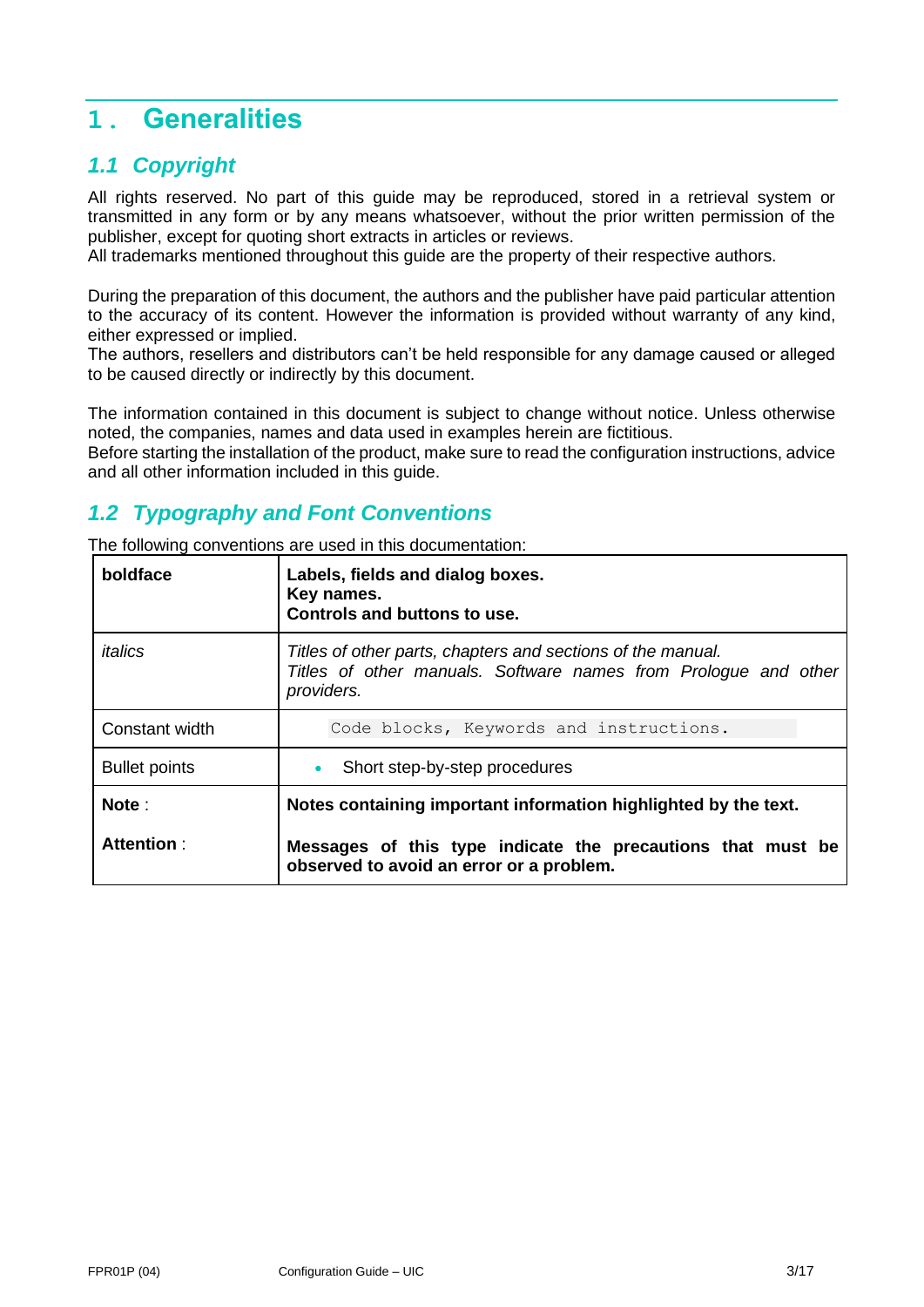## **2. Introduction**

This document describes the configuration process of the Use IT Cloud platform (referred to as UIC later in this document).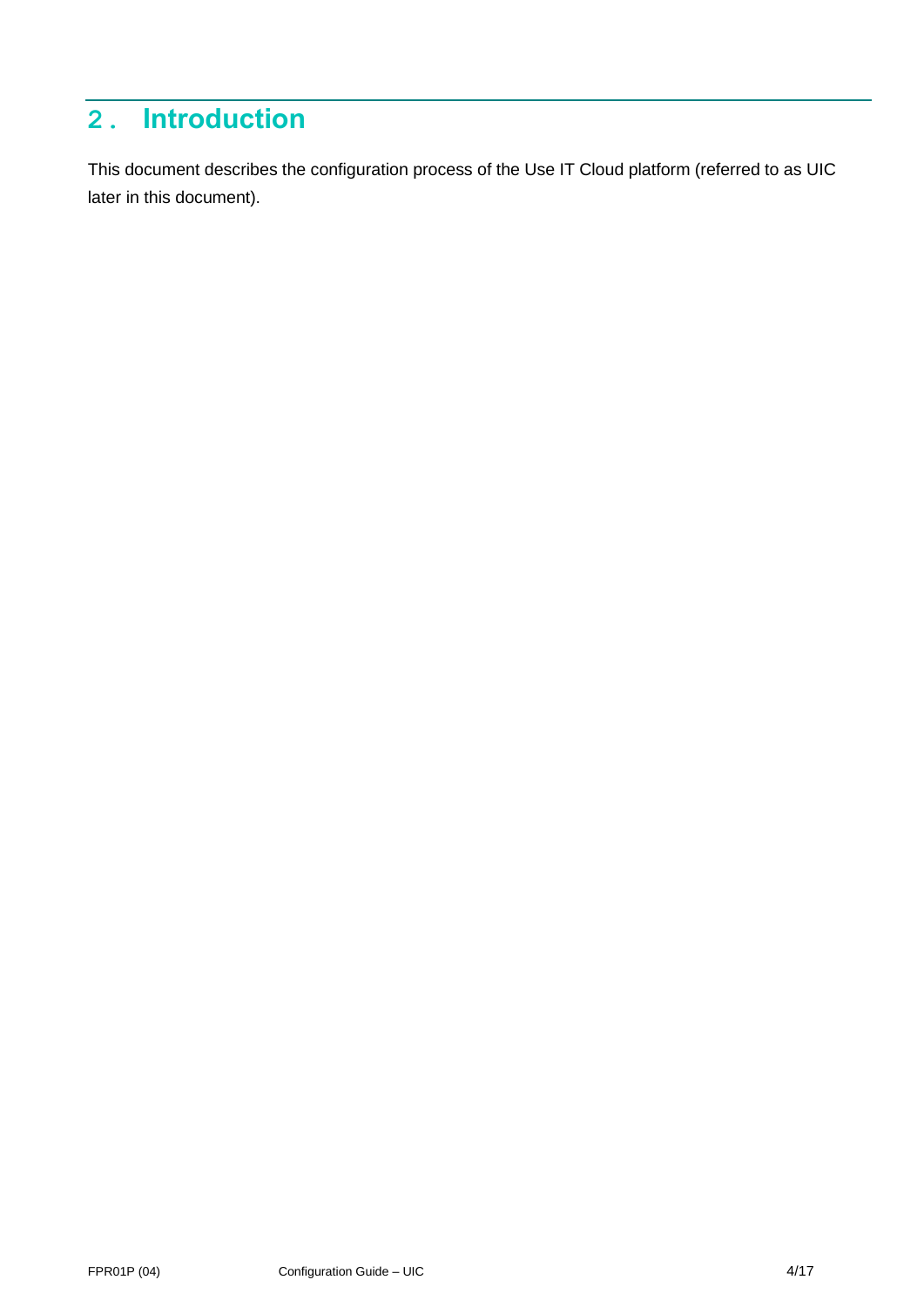## **3. Architecture**

The Use IT Cloud solution is a multi-cloud management platform. It provides a concrete answer to various issues of multi-cloud management. Use IT Cloud is based on a model of abstraction of the resources of the various Cloud providers, with which it interfaces. It automates and orchestrates application deployments while managing their entire lifecycle.



According to its architecture, as shown in the figure above, UIC must interact with the following entities and components:

- Cloud providers: the UIC platform behaves like a client of cloud providers. The UIC platform interacts with these providers according to their APIs. Required network configuration must be in place to enable this access.
- Configuration Managers such as Chef, Puppet and Ansible: UIC communicates with these solutions according to their APIs.
- The monitoring server: The UIC platform integrates monitoring with a Zabbix server, PRTG and Centreon
- Web access: Access to the UIC portal is via HTTP (S).
- REST API: UIC exposes a REST API.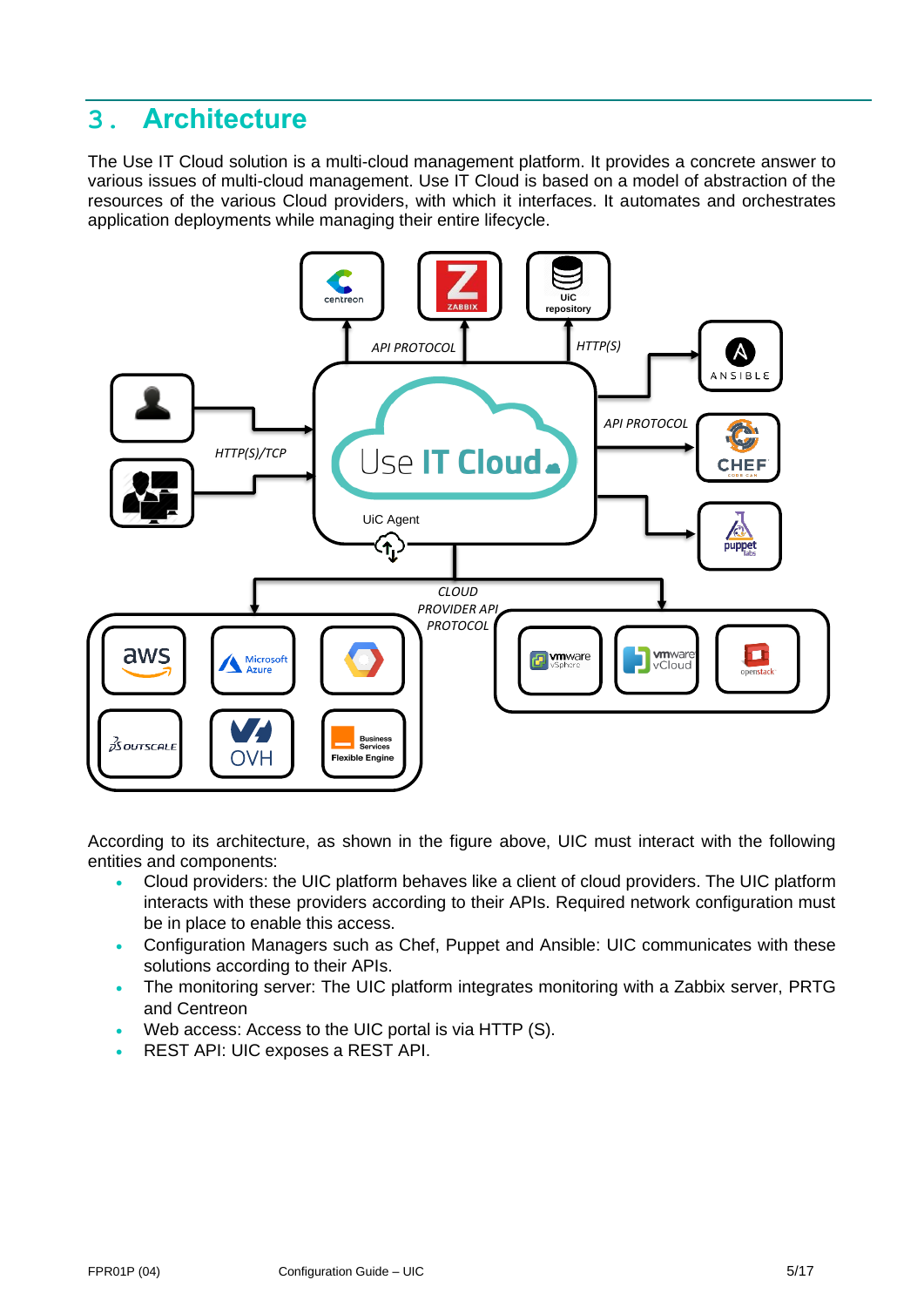## **4. Requirements**

Please ensure that you meet the requirements below for a successful installation.

#### *4.1 Host requirements*

The installation of the Use IT Cloud platform can be on premise or external, on a physical or on a virtual machine. The required host power depends on the number of virtual machines to be managed, the number of accounts, and the number of users.

The table below provides some examples of the capacity needed based on these elements.

| <b>Name</b> | <b>Host OS</b>   | <b>CPU/RAM/Disk</b>                               | <b>Accounts</b> | Users                         | <b>Virtual Machines</b> |
|-------------|------------------|---------------------------------------------------|-----------------|-------------------------------|-------------------------|
| Small       | Ubuntu           | CPU <sub>s</sub> 2<br>RAM 12 GB<br>Disk 100 GB    | 5 accounts      | 10 users per<br>account       | 500 VM                  |
| Medium      | server 18.04 LTS | CPU <sub>s</sub> 4<br>RAM 20 GB<br>Storage 200 GB | 10 accounts     | 10<br>per<br>users<br>account | 1000 VM                 |
| Large       |                  | To be defined                                     | To be defined   | To be defined                 | $>= 1000$ VM            |

The validation process of Use IT Cloud is performed on a Ubuntu Linux operating system.

## *4.2 Network settings of the UIC platform*

The firewall rules to enable for the Use IT Cloud platform are as follows:

| <b>Service</b> | <b>TCP/IP Port</b> | <b>Usage</b>         |
|----------------|--------------------|----------------------|
| http           | 80                 | Dashboard web access |
| <b>HTTPS</b>   | 443                | Dashboard web access |
| <b>HTTPS</b>   | 443                | REST API access      |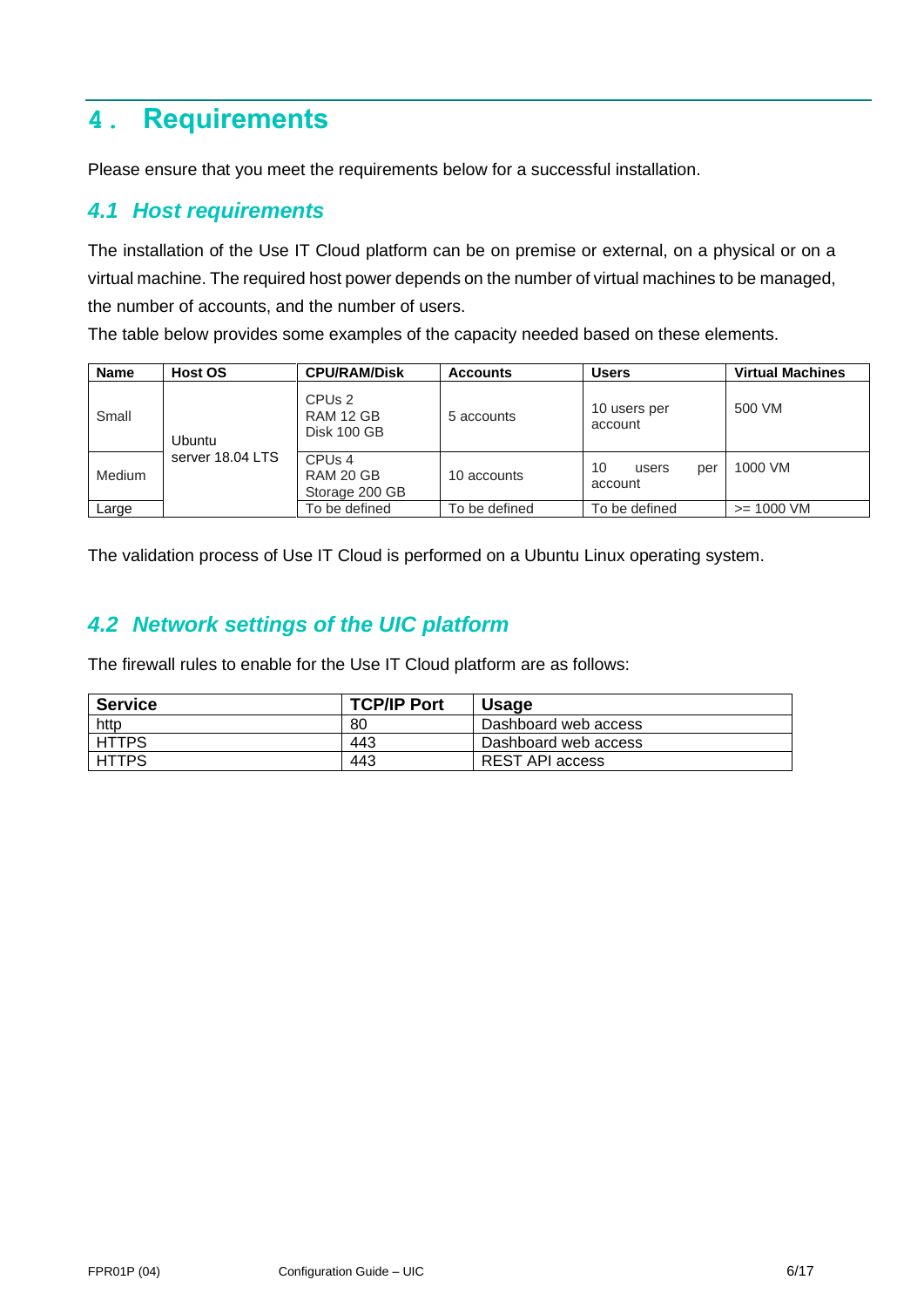## **5. Prologue Use IT cloud ECS creation**

Select the Prologue UIC 2.1.0 image using Elastic Cloud Server console as follows

- 1. Log in to your Flexible Engine account
- 2. Select the Elastic Cloud Server in Computing services
- 3. Then click Create ECS.
- 4. Select any flavor with minimum 2vCPU and 8GB RAM
- 5. To select the image, click on Public Image and filter through other field to choose **Prologue UIC 2.1.0**

| <b>Elastic Cloud Server</b> |                                                                                                                                            |                                           |                                                                                               |                                         |                                    |   |                                 |  |
|-----------------------------|--------------------------------------------------------------------------------------------------------------------------------------------|-------------------------------------------|-----------------------------------------------------------------------------------------------|-----------------------------------------|------------------------------------|---|---------------------------------|--|
| Configure Basic Settings    | (2) Configure Network                                                                                                                      |                                           | 3 Configure Advanced Settings                                                                 | (4) Confirm                             |                                    |   |                                 |  |
|                             |                                                                                                                                            |                                           |                                                                                               |                                         |                                    |   |                                 |  |
| Region                      | eu-west-0                                                                                                                                  |                                           | To select a different region, use the region selector at the upper left of the main menu bar. |                                         |                                    |   |                                 |  |
|                             | ECSs within the same region can communicate over an internal network. For low network latency and quick access, select the nearest region. |                                           |                                                                                               |                                         |                                    |   |                                 |  |
| <b>AZ</b>                   | Random                                                                                                                                     | eu-west-0b                                | eu-west-0a                                                                                    | eu-west-0c                              | $^{\circ}$                         |   |                                 |  |
|                             |                                                                                                                                            |                                           |                                                                                               |                                         |                                    |   |                                 |  |
|                             |                                                                                                                                            |                                           |                                                                                               |                                         |                                    |   |                                 |  |
| Specifications              | vCPUs<br>2 vCPUs                                                                                                                           | Memory<br>All<br>$\overline{\phantom{a}}$ |                                                                                               | Flavor Name<br>$\overline{\phantom{a}}$ |                                    | Q |                                 |  |
|                             | <b>Flavor Name</b>                                                                                                                         |                                           | vCPUs   Memory JΞ                                                                             |                                         | Assured / Maximum Bandwidth (?) J= |   | Packets Per Second (PPS) (?) JE |  |
|                             | $\bigcirc$ s3.large.2                                                                                                                      |                                           | 2 vCPUs   4 GB                                                                                |                                         | $0.2/0.8$ Gbit/s                   |   | 100,000                         |  |
|                             | $\odot$ s3.large.4                                                                                                                         |                                           | 2 vCPUs   8 GB                                                                                |                                         | 0.2/0.8 Gbit/s                     |   | 100,000                         |  |
|                             | $2.$ large.2                                                                                                                               |                                           | 2 vCPUs   4 GB                                                                                |                                         | $\sim$                             |   | $\sim$                          |  |
|                             | $\bigcirc$ c2.large                                                                                                                        |                                           | 2 vCPUs   4 GB                                                                                |                                         | $\sim$                             |   | $\sim$                          |  |
|                             | $\bigcirc$ c3.large.2                                                                                                                      |                                           | 2 vCPUs   4 GB                                                                                |                                         | 0.6/1.5 Gbit/s                     |   | 300,000                         |  |
|                             | $\bigcirc$ c6.large.2                                                                                                                      |                                           | 2 vCPUs   4 GB                                                                                |                                         | 1.2/4 Gbit/s                       |   | 400,000                         |  |
|                             | $\bigcirc$ c6.large.4                                                                                                                      |                                           | 2 vCPUs   8 GB                                                                                |                                         | 1.2/4 Gbit/s                       |   | 400,000                         |  |
|                             | $\bigcirc$ cc3.large.4                                                                                                                     |                                           | 2 vCPUs   8 GB                                                                                |                                         | 0.45/1.5 Gbit/s                    |   | 250,000                         |  |

| Image                          | Public image                                                                | Private image<br>Shared image                                                                                                                                                                                                                                  |                                                                               |                                                                                                    |                                |
|--------------------------------|-----------------------------------------------------------------------------|----------------------------------------------------------------------------------------------------------------------------------------------------------------------------------------------------------------------------------------------------------------|-------------------------------------------------------------------------------|----------------------------------------------------------------------------------------------------|--------------------------------|
|                                | Other<br>$\overline{\mathbf{v}}$                                            | Prologue UIC 2.1.0(100GB)                                                                                                                                                                                                                                      |                                                                               | $\hspace{0.1mm}\raisebox{-0.2mm}{\text{-}}\hspace{0.1mm}$<br>$_{\rm C}$<br>External providers only |                                |
|                                |                                                                             | Palo Alto VM Series 904(60GB)                                                                                                                                                                                                                                  |                                                                               |                                                                                                    |                                |
|                                |                                                                             | pfSense 2.4.5(30GB)                                                                                                                                                                                                                                            |                                                                               |                                                                                                    |                                |
| <b>System Disk</b>             | Common I/O<br>$\mathbf{v}$                                                  | Prologue UIC 2.1.0(100GB)                                                                                                                                                                                                                                      |                                                                               |                                                                                                    |                                |
|                                |                                                                             | strongSwan 5.6.2(40GB)                                                                                                                                                                                                                                         |                                                                               |                                                                                                    |                                |
|                                | Add Data Disk You can attach 23                                             | Summ-it Superb DBA 1.2(67GB)                                                                                                                                                                                                                                   |                                                                               |                                                                                                    |                                |
|                                |                                                                             | Veeam VBO365 4b(67GB)<br>Veeam VBR 10(70GB)                                                                                                                                                                                                                    |                                                                               |                                                                                                    |                                |
|                                |                                                                             |                                                                                                                                                                                                                                                                |                                                                               |                                                                                                    |                                |
|                                |                                                                             |                                                                                                                                                                                                                                                                |                                                                               |                                                                                                    | <b>Next: Configure Network</b> |
| <   Elastic Cloud Server       |                                                                             |                                                                                                                                                                                                                                                                |                                                                               |                                                                                                    |                                |
| (1) Configure Basic Settings - | 2 Configure Network                                                         | (4) Confirm<br>(3) Configure Advanced Settings -                                                                                                                                                                                                               |                                                                               |                                                                                                    |                                |
| Network<br>Extension NIC       | demouic(192.168.0.0/16)<br>Create VPC.<br>Add NIC You can add 11 more NICs. | $\tau$ C net-A(192.168.0.0/24)                                                                                                                                                                                                                                 | $\mathbf{\mathsf{v}}$ $\mathbf{\mathsf{C}}$ Automatically-assigned IP address | $\bullet$ 250 available private IP addresses $\circledR$                                           |                                |
| Security Group                 | Security Group Rules V<br>Inbound Rules   Outbound Rules                    | uic-marketplace (8303fe94-d41b-4cec-bd2a-655b9045 @ v C Create Security Group (2)<br>Ensure that the selected security group allows access to port 22 (SSH-based Linux login), 3389 (Windows login), and ICMP (ping operation). Configure Security Group Rules |                                                                               |                                                                                                    |                                |
|                                | Security Group Name                                                         | Protocol & Port 2                                                                                                                                                                                                                                              | Type                                                                          | Source 2                                                                                           | Description                    |
|                                |                                                                             | <b>TCP: 80</b>                                                                                                                                                                                                                                                 | IPv4                                                                          | 0.0.0.0/0                                                                                          | $\ddot{\phantom{a}}$           |
|                                | uic-marketplace                                                             | <b>TCP: 443</b>                                                                                                                                                                                                                                                | IP <sub>v4</sub>                                                              | 0.0.0.0/0                                                                                          | $\sim$                         |
|                                |                                                                             | <b>TCP: 22</b>                                                                                                                                                                                                                                                 | IPv4                                                                          | 0.0.0.0/0                                                                                          | $\sim$                         |
|                                |                                                                             |                                                                                                                                                                                                                                                                |                                                                               |                                                                                                    |                                |
| EIP                            | ◯ Do not use ● Auto assign ( Specify (?)                                    | Automatically assigns each ECS an EIP that uses dedicated bandwidth. When creating an ECS, make sure that EIP quotas are sufficient.                                                                                                                           |                                                                               |                                                                                                    |                                |
| <b>Bandwidth Size</b>          |                                                                             | 10 20 50 100 Custom - 5 + The bandwidth can be from 1 to 1000 Mbit/s.                                                                                                                                                                                          |                                                                               |                                                                                                    |                                |
|                                |                                                                             |                                                                                                                                                                                                                                                                |                                                                               |                                                                                                    |                                |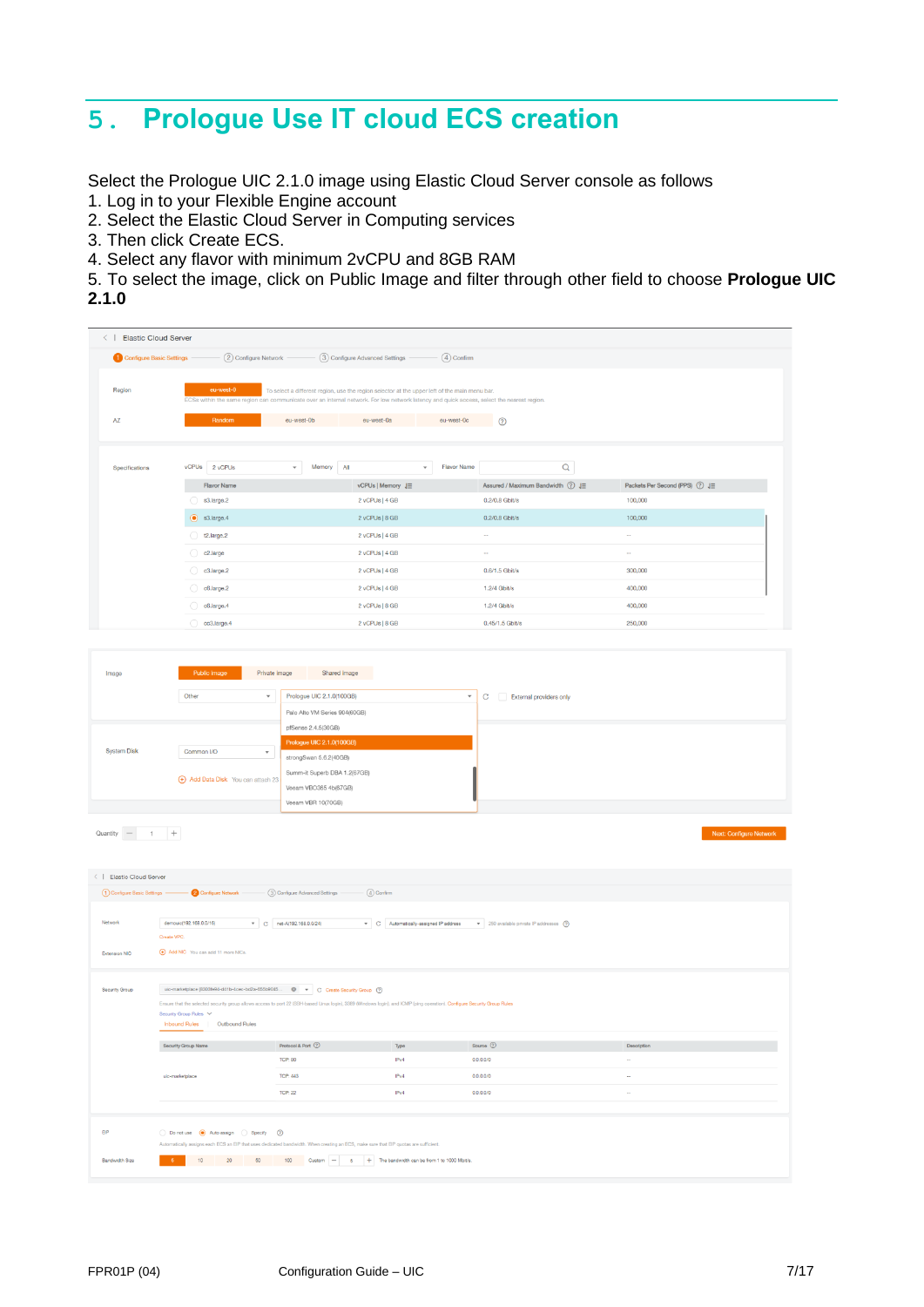| <b>Elastic Cloud Server</b> |                                                                                                                                 |                                                                                                                                                                                                                                                                                                                                                                                                      |                           |
|-----------------------------|---------------------------------------------------------------------------------------------------------------------------------|------------------------------------------------------------------------------------------------------------------------------------------------------------------------------------------------------------------------------------------------------------------------------------------------------------------------------------------------------------------------------------------------------|---------------------------|
|                             | (1) Configure Basic Settings - (2) Configure Network - 3 Configure Advanced Settings -                                          | $(4)$ Confirm                                                                                                                                                                                                                                                                                                                                                                                        |                           |
| <b>FCS Name</b>             | useitcloud                                                                                                                      | If multiple ECSs are created at the same time, the system automatically adds a hyphen followed by a four-digit incremental number to the end of each ECS name. For example, if you enter ecs and there is no existing ECS in t<br>system, the first ECS's name will be ecs-0001. If an ECS with the name ecs-0010 already exists, the name of the first new ECS will be ecs-0011.                    |                           |
| Login Mode                  | Key pair<br>The private key will be required for logging in to the ECS and for reinstalling or changing the OS. Keep it secure. | To click Remote Login to log in to a Linux ECS in key pair login mode, you must set a login password after the ECS is created.Learn how to set the password.                                                                                                                                                                                                                                         |                           |
| <b>Key Pair</b>             | uic-marketplace<br>the ECS login password. Learn how to obtain the Windows ECS login password.                                  | C Create Key Pair (?)<br>I acknowledge that I have obtained private key file uic-marketplace.pem and that without this file I will not be able to log in to my ECS.<br>After a Linux ECS is created, use this key pair to log in to the ECS. After a Windows ECS is created, locate the row that contains the ECS in the ECS list, click Get Password in the Operation column, and use this key pair |                           |
| ECS Group (Optional)        | ▼ C Create ECS Group (?)<br>$-$ Select $-$                                                                                      |                                                                                                                                                                                                                                                                                                                                                                                                      |                           |
| <b>Advanced Options</b>     | Configure now                                                                                                                   |                                                                                                                                                                                                                                                                                                                                                                                                      |                           |
|                             |                                                                                                                                 |                                                                                                                                                                                                                                                                                                                                                                                                      | Next: Confirm<br>Previous |

Once the ECS is deployed, you will have Use IT Cloud pre-installed in this image, you just need finish setup configuration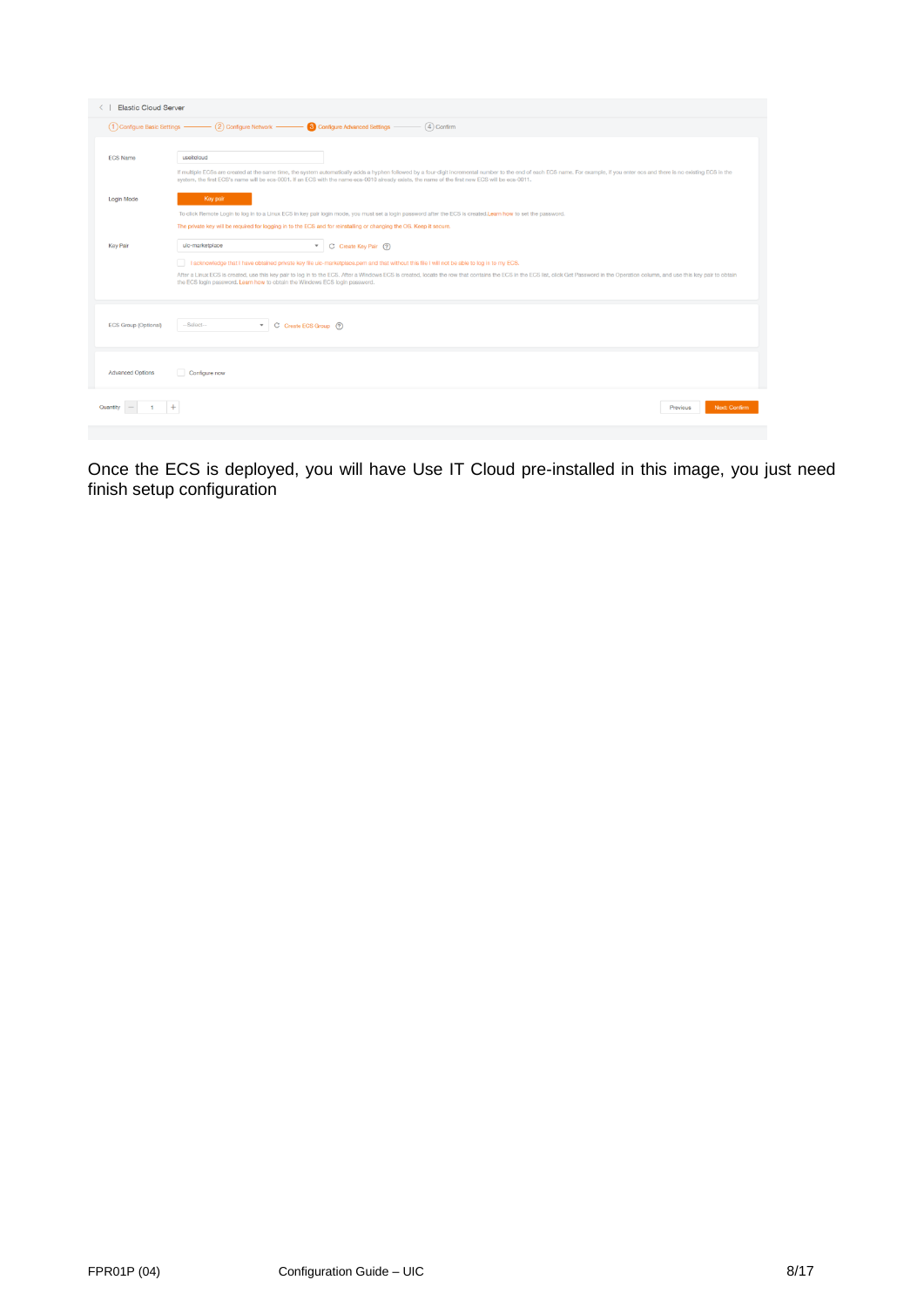## **6. Setup**

### *6.1 Configuration*

The finalization of the configuration of your platform is done by logging in using an internet browser, simply by typing the address https://@uic/, where @uic designates the IP address or the name of the machine that hosts UIC. Use IT Cloud then displays the following screen:



The configuration of UIC takes place in several steps which are described in the following paragraphs.

## *6.2 Requirements Verification*

The prerequisites here are about the Dashboard part, which mainly depends on PHP components

and the Apache server. The PHP part needs the modules Openssl, Pdo, Mbstring, Tokenizer, Json

and Curl. The Apache server needs the rewrite module "Mod\_rewrite" for URL rewriting. The prerequisites must all be met, if you used the installation procedure, all the checkboxes should be green, as shown in the following figure: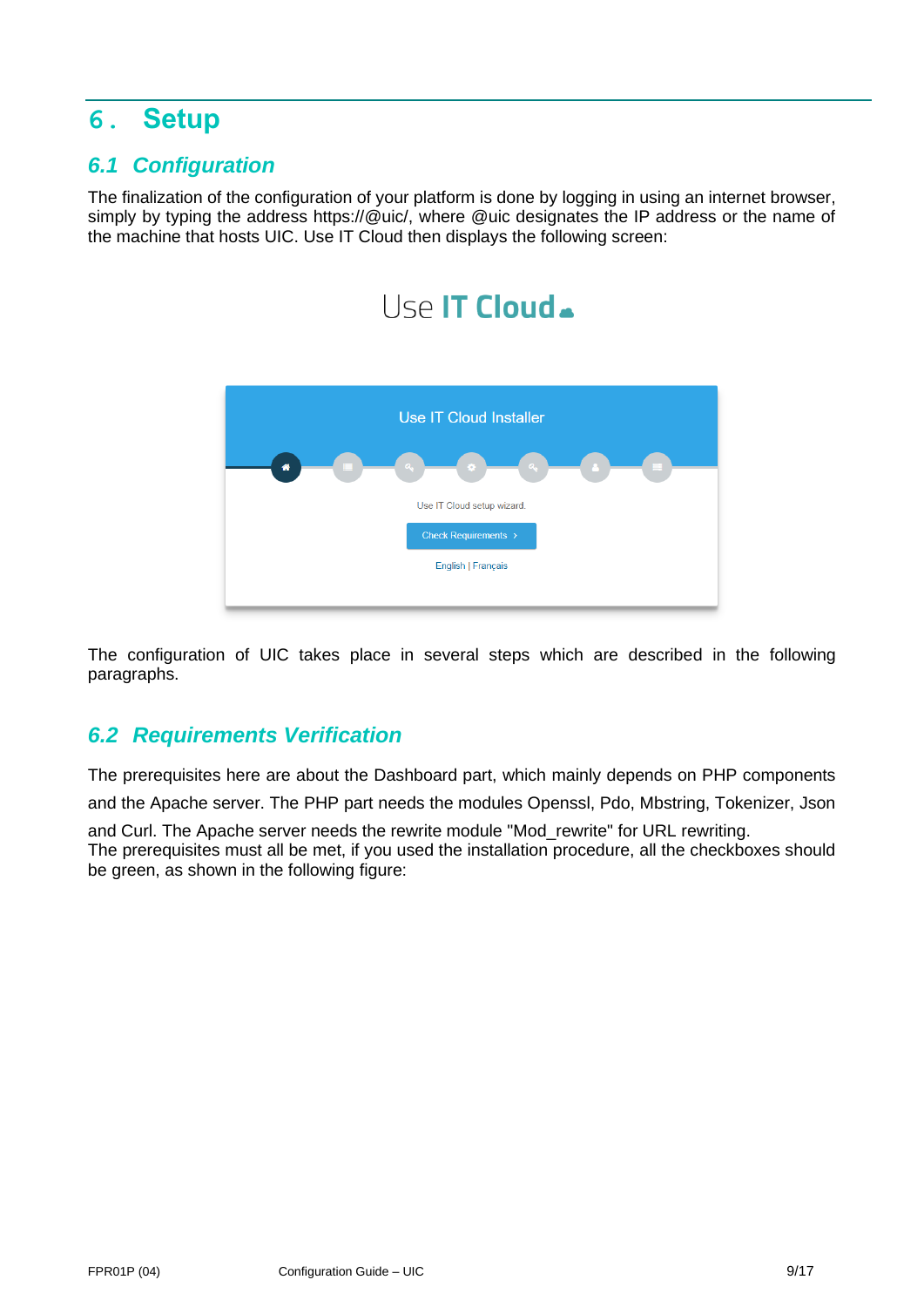|                              | <b>i≡</b> Server Requirements        |                   |
|------------------------------|--------------------------------------|-------------------|
| Ξ<br>备                       | $a_{\rm s}$<br>$\alpha_{\rm e}$<br>۰ |                   |
| Php (version 7.1.0 required) |                                      | $7.1.33 \; \odot$ |
| Openssl                      |                                      | 0                 |
| Pdo                          |                                      | 0                 |
| Mbstring                     |                                      | 0                 |
| Tokenizer                    |                                      | 0                 |
| <b>JSON</b>                  |                                      | 0                 |
| <b>CURL</b>                  |                                      | $\circledcirc$    |
|                              |                                      |                   |
| Apache                       |                                      |                   |
| Mod_rewrite                  |                                      | 0                 |
|                              | Check Permissions >                  |                   |

| E Server Requirements        |                  |
|------------------------------|------------------|
| ≡<br>聋<br>a.<br>$\bullet$    |                  |
|                              |                  |
| Php (version 7.1.0 required) | $7.1.15$ $\odot$ |
| Openssl                      | 0                |
| Pdo                          | 0                |
| Mbstring                     | 0                |
| Tokenizer                    | 0                |
| <b>JSON</b>                  | $\circledcirc$   |
| <b>CURL</b>                  | $\circledcirc$   |
|                              |                  |
| Apache                       |                  |
|                              |                  |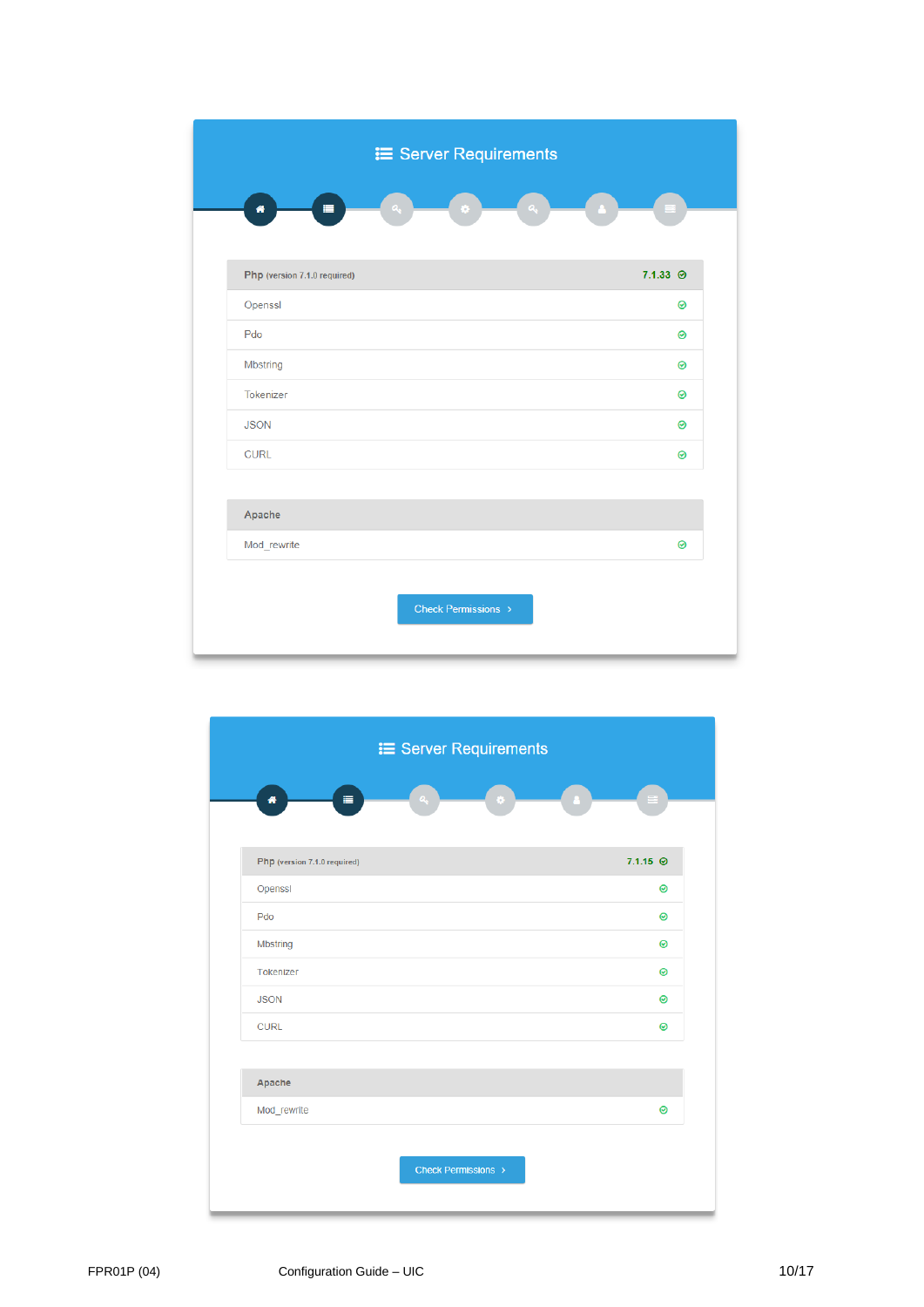## *6.3 Permissions checking*



The directories of the UIC application below must be writable by the Web server:

- Storage / framework /
- Storage / logs /
- Storage / app /
- Bootstrap / cache /

## *6.4 Environment settings*

#### **6.4.1 Environment**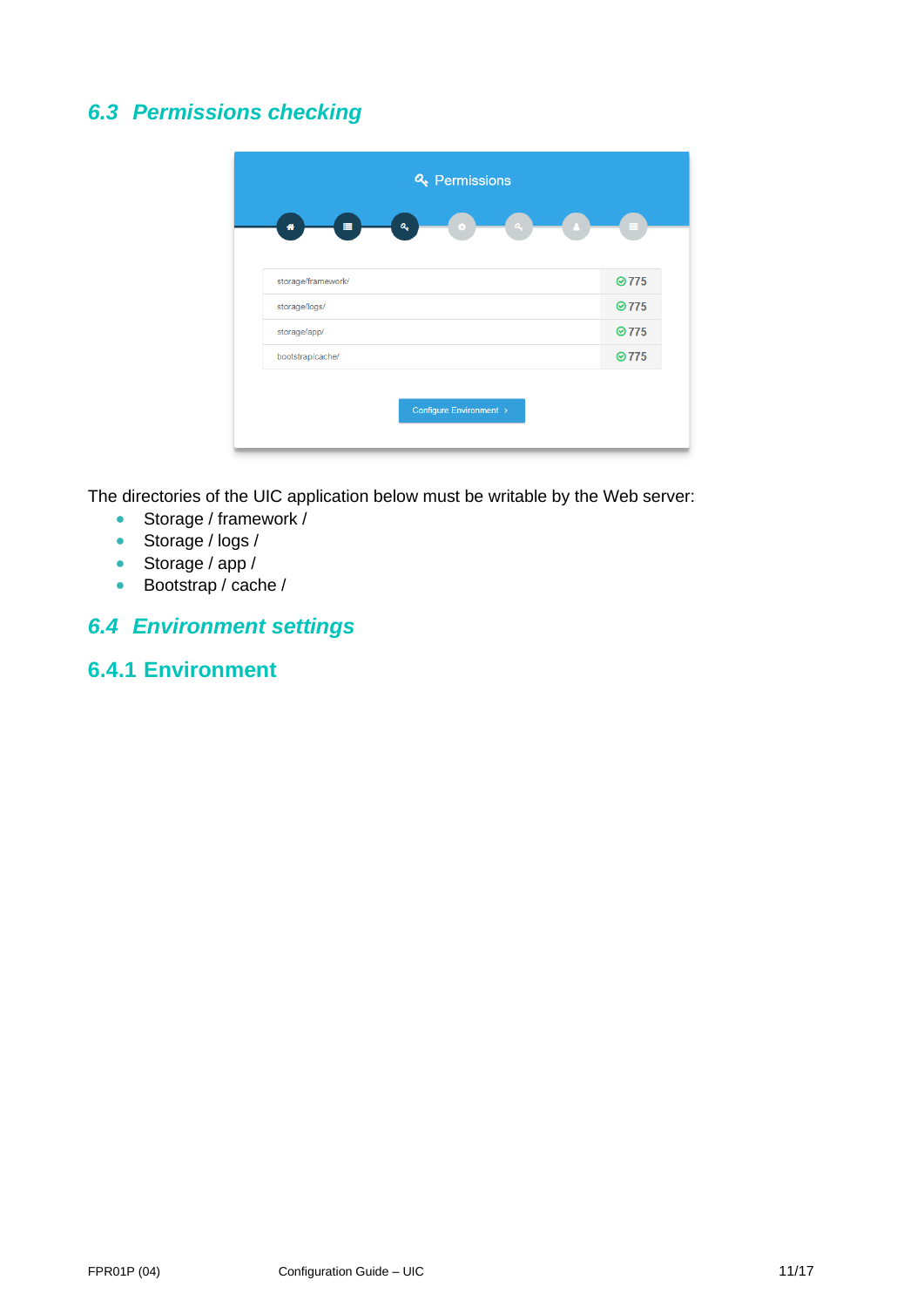|                                                                                | <b>X</b> Environment Settings |             |
|--------------------------------------------------------------------------------|-------------------------------|-------------|
| Q<br>▬                                                                         |                               |             |
| 셺                                                                              | ۰                             |             |
|                                                                                |                               |             |
| Environment                                                                    | Mail                          | Application |
| <b>App Environment</b>                                                         |                               |             |
| Production                                                                     |                               |             |
| App Debug                                                                      |                               |             |
| $\bigcirc$ True                                                                |                               |             |
| $\odot$ False                                                                  |                               |             |
| App URL                                                                        |                               |             |
| App URL                                                                        |                               |             |
| Domain name (optional)                                                         |                               |             |
| Domain name                                                                    |                               |             |
| Platform visible IP from public Clouds                                         |                               |             |
| Platform visible IP from public Clouds                                         |                               |             |
| Proxy (optional)                                                               |                               |             |
| Proxy                                                                          |                               |             |
| The proxy URL must be in the following format: https://user:password@host:port |                               |             |
|                                                                                | Setup Mail >                  |             |
|                                                                                |                               |             |

**Application environment** : production mode or local mode.

**Debug mode**: allows to put the platform in debug mode or not.

**URL of the application**: UIC interface access URL, in https://@IP or https://mydomain format **Domain Name:** Optional field, root domain used for redirects to other services that must keep the session open without authentication. These services (e.g. Zabbix, VCD interface) must also be in the same domain as the UIC platform.

**Platform IP visible from public clouds:** This public IP address is used to set up the configuration of the UIC agent's firewall of a virtual machines deployed with UIC agent enabled.

**Proxy**: optional field Proxy URL in the format https://user:password@host:port

## **6.4.2 Mail Configuration**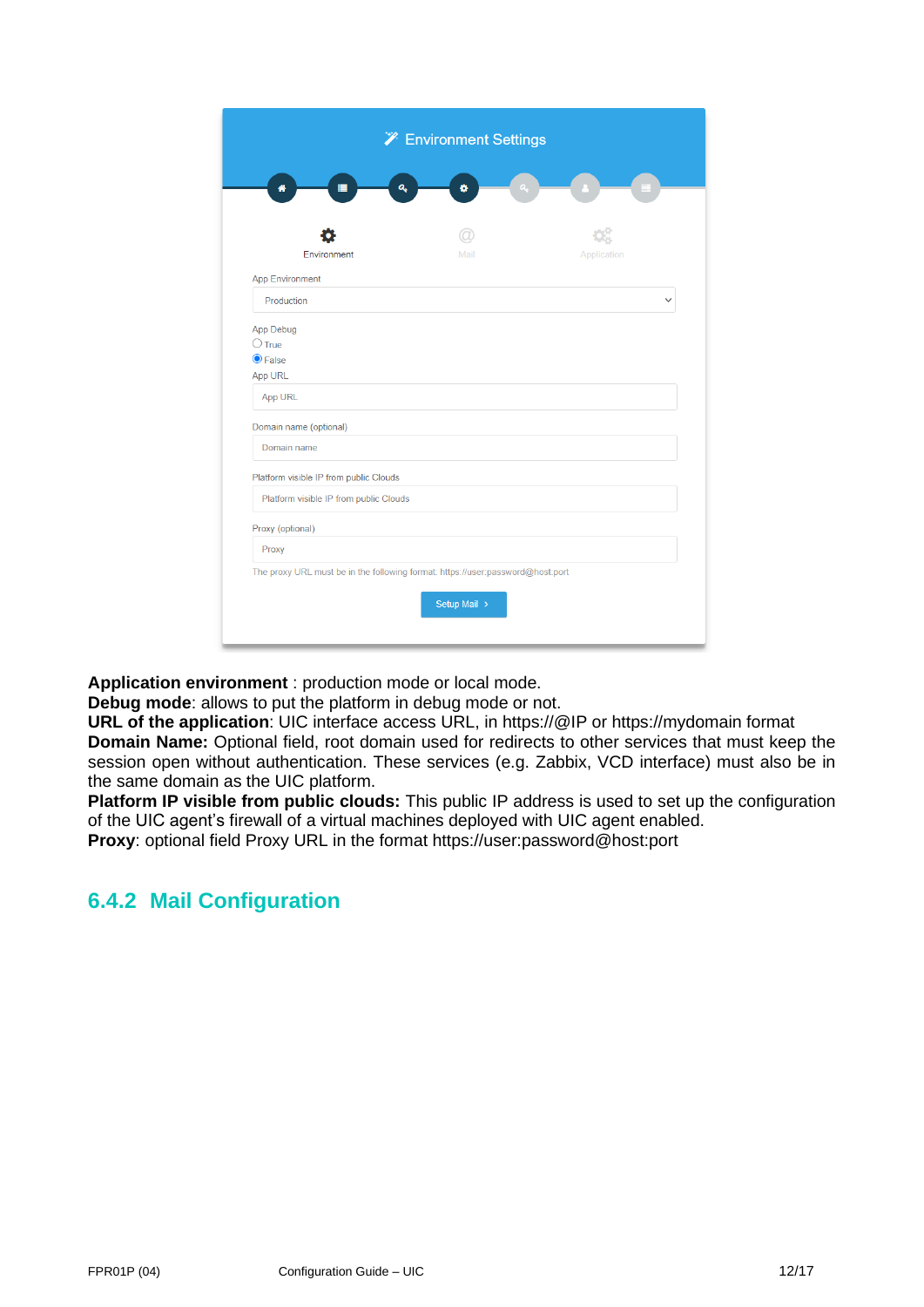| ۰<br>Mail | Application |  |
|-----------|-------------|--|
|           |             |  |
|           |             |  |
|           |             |  |
|           |             |  |
|           |             |  |
|           |             |  |
|           |             |  |
|           |             |  |
|           |             |  |
|           |             |  |
|           |             |  |
|           |             |  |
|           |             |  |
|           |             |  |
|           |             |  |
|           |             |  |
|           |             |  |
|           |             |  |
|           |             |  |
|           |             |  |

**Host**: address of the server to use for the SMTP configuration for sending emails **Port**: connection port to the SMTP server **Username**: user name to use for the SMTP configuration **Password**: User password **Encryption:** Encrypted or not encrypted connection (tls) **Sender's mail**: Mail address of the sender **Sender's name**: Name of the sender of the emails **Notifications Mail**: Mail address where notifications will be sent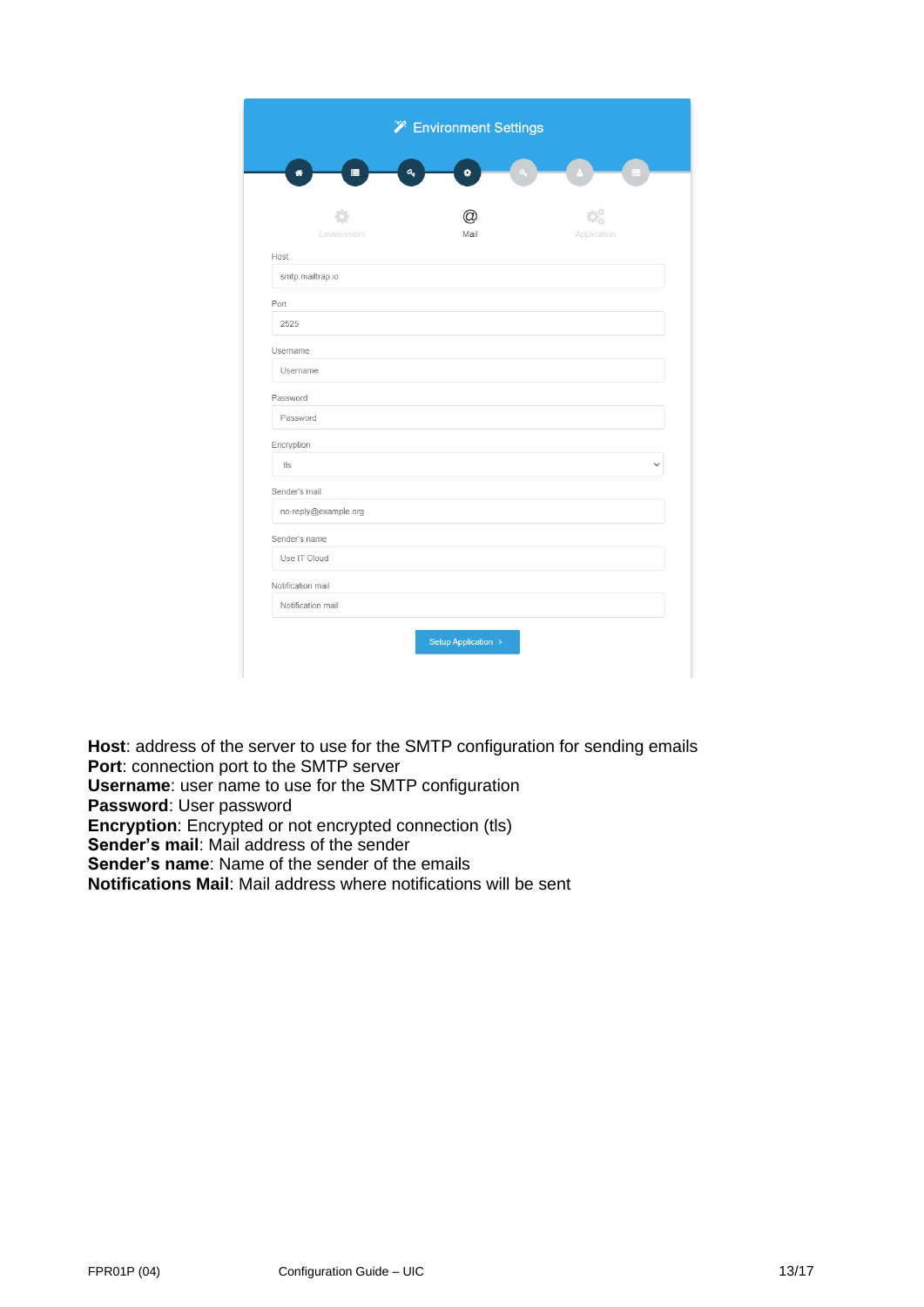## **6.4.3 Application Configuration**

|                                       | <b>X</b> Environment Settings |             |
|---------------------------------------|-------------------------------|-------------|
| ≡<br>Q<br>备                           | ۰                             |             |
|                                       |                               |             |
|                                       |                               |             |
| Environment                           | Mail                          | Application |
| App Name                              |                               |             |
| Use IT Cloud                          |                               |             |
| Backup                                |                               |             |
| $\bigcirc$ True                       |                               |             |
| $\odot$ False<br>Recaptcha Public Key |                               |             |
|                                       |                               |             |
| Recaptcha Public Key                  |                               |             |
| Recaptcha Private Key                 |                               |             |
| Recaptcha Private Key                 |                               |             |
|                                       | Setup License >               |             |
|                                       |                               |             |

**Application Name:** Name of the application that will be displayed in the notifications (mail notification of backups).

**Backup**: By default, the backup is disabled. To enable it, check the yes box.

In order to integrate Google's captcha on the UIC platform for securing account creation requests, you must first generate the recaptcha keys by connecting to the following link: <https://www.google.com/recaptcha/intro/index.html>

Once you have generated the keys, you can use them to set the following UIC fields:

**Recaptcha Public key**: Public key for the UIC site

**Recaptcha private key**: Secret key that allows a secure link between UIC and Google

#### **6.4.4 License**

To request a license from the platform, click the button « Agree terms and request a license. »

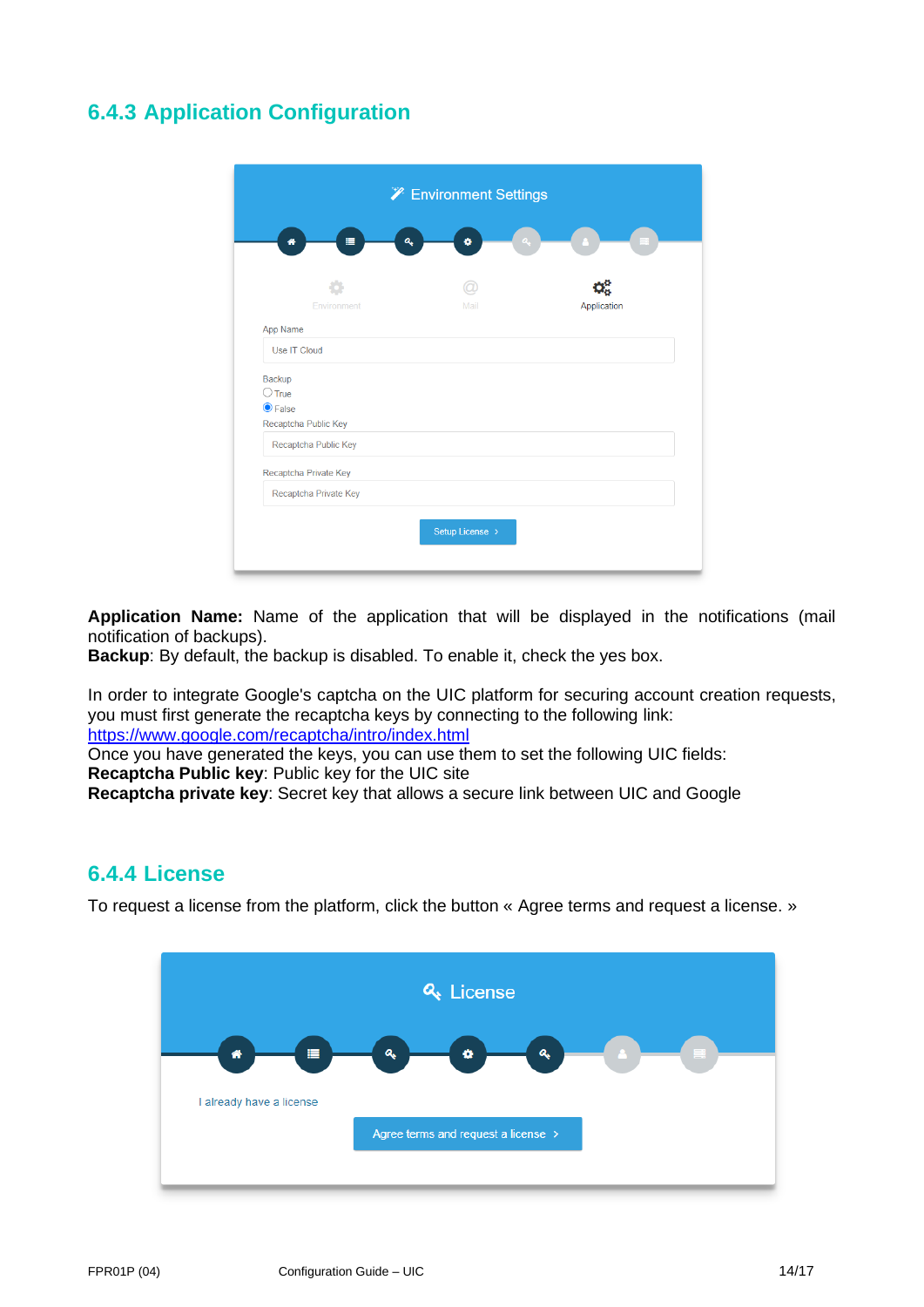The license request is sent, you will receive the license by email once the request is accepted

| & License                                                                                                               |    |
|-------------------------------------------------------------------------------------------------------------------------|----|
| a.<br>a,<br>×<br>m                                                                                                      | E. |
| The license request has been sent, you will receive the license by email once accepted.<br>Thank you for your patience. |    |
| Request a license<br>Browse<br>No file selected.<br>Enable license >                                                    |    |
|                                                                                                                         |    |

You will receive an email containing the license file "license.txt uic" in this form:

| <b>UIC License</b><br>Hello,                                                                                                                                     |
|------------------------------------------------------------------------------------------------------------------------------------------------------------------|
| Please find enclosed the license to activate your Use IT Cloud platform                                                                                          |
| If this is for a first installation, please click here: <b>Enable the license</b><br>If this is a license renewal, please click here: Renew the license          |
| License details                                                                                                                                                  |
| • Email: <del>Maulternation</del><br>• IP: 192.168.10.112<br>Domain / Public IP<br>Expiration: 2020-08-28 02:46:08<br>$\bullet$<br>· Max users: 3<br>• Max VMs 0 |
| Regards,<br>Use IT Cloud team                                                                                                                                    |
|                                                                                                                                                                  |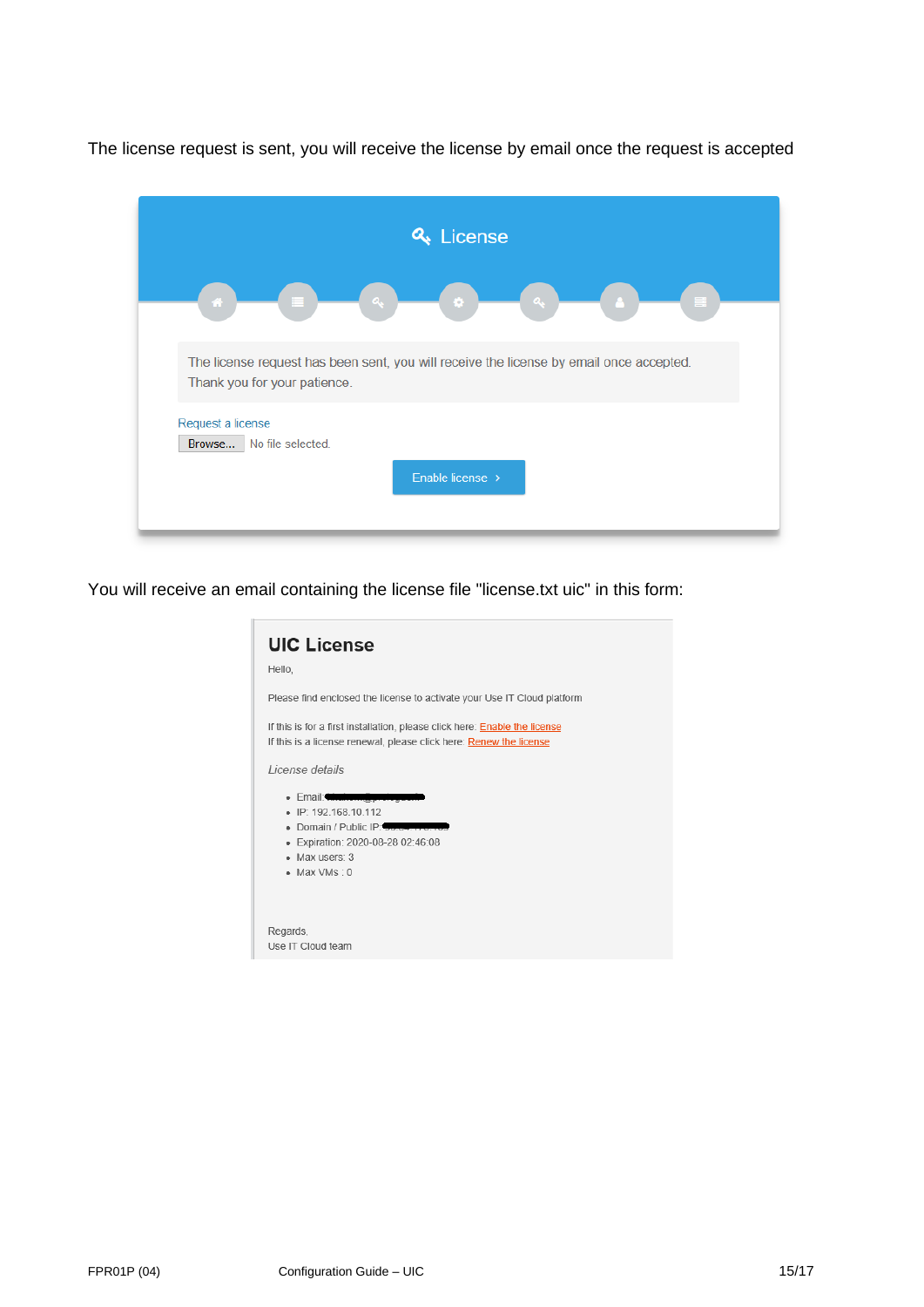### *6.5 Creation of the Operator account and user*

#### **Account Information:**

**Account Name** (**ID**): This is the name of the account with which the user will have to authenticate (space characters are not accepted),

| ≡<br>俗                            | Q<br>۰ | a, | Δ |  |
|-----------------------------------|--------|----|---|--|
|                                   |        |    |   |  |
| <b>Operator Account Name</b>      |        |    |   |  |
| <b>Operator Account Name</b>      |        |    |   |  |
| Operator User Name                |        |    |   |  |
| Operator User Name                |        |    |   |  |
| <b>Operator Email</b>             |        |    |   |  |
| <b>Operator Email</b>             |        |    |   |  |
| Operator Password                 |        |    |   |  |
| Operator Password                 |        |    |   |  |
| - At least 12 characters          |        |    |   |  |
| - At least 1 lowercase character  |        |    |   |  |
| - At least 1 uppercase character  |        |    |   |  |
| - At least 1 digit                |        |    |   |  |
| - At least 1 special character    |        |    |   |  |
| - At least 5 different characters |        |    |   |  |
| Confirm Operator Password         |        |    |   |  |
| Confirm Operator Password         |        |    |   |  |
|                                   |        |    |   |  |

**Username**: Account User Name,

**Email**: User's email address,

**Password**: The password of the user.

**Confirm password**: Enter the password again for confirmation.

If all the configuration wizard information is complete, in the case where the information is incorrect, the identified errors will be displayed and UIC asks you to fix them.

In the case where everything went well, the next window tells you that the installation is complete. Click the button **Click here to exit,** UIC will display the login dialog box to let you authenticate and start using your newly installed platform.